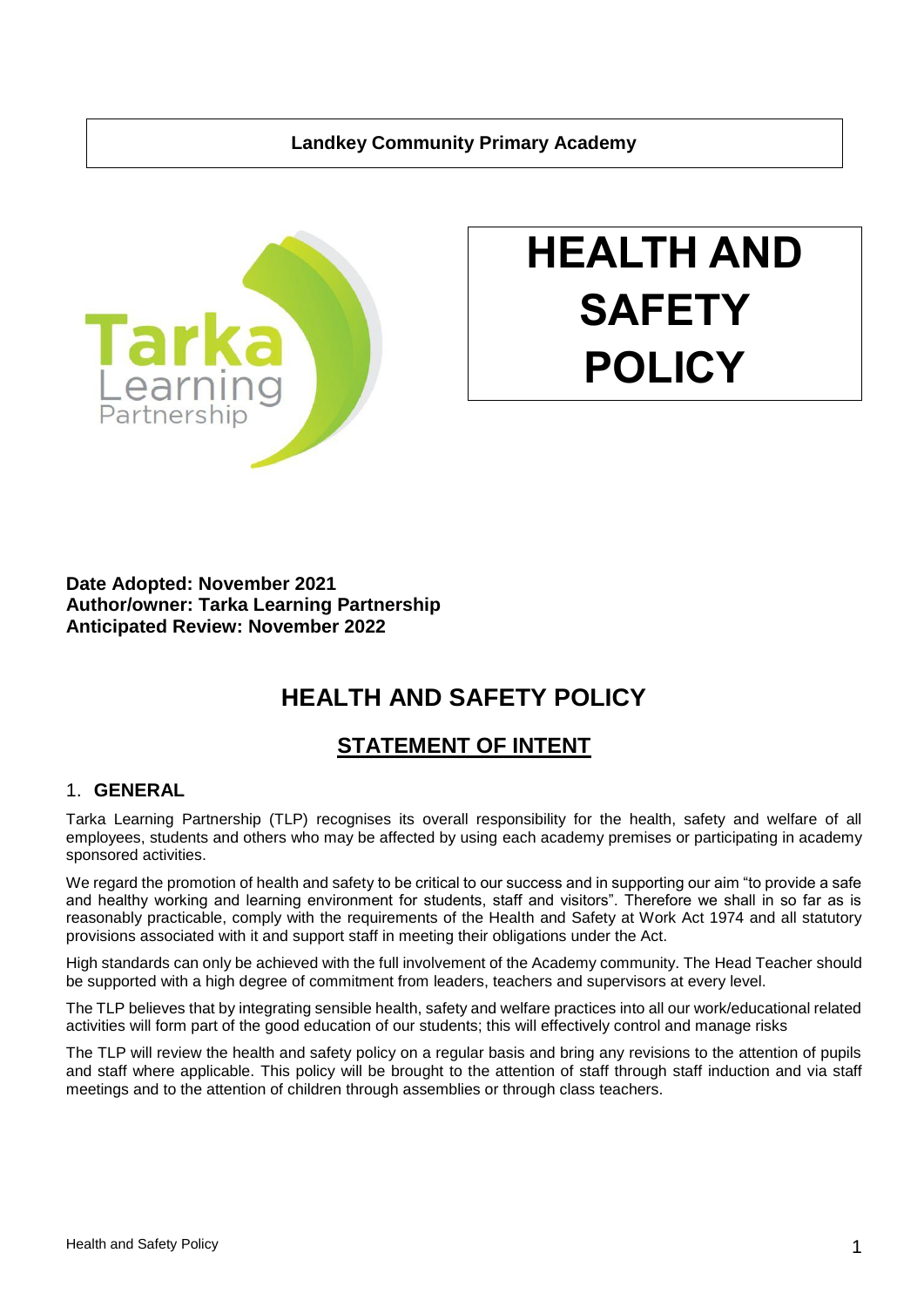## **ORGANISATION**

## **2. RESPONSIBILITIES**

## **THE DUTIES OF THE TLP BOARD**

In the discharge of its legal duty, the TLP, in consultation with the Head Teacher, will:

- make itself familiar with the requirements of the Health and Safety at Work Act 1974**,** associated legislation and Codes of Practices which are relevant to the work of the academy.
- appoint a "Competent Person" as defined by Regulation 7 of the Management of Health and Safety at Work Regulations 1999. This responsibility is carried out by the TLP Estates Leader, who will advise, consult, support and liaise with the Head Teacher and other relevant employees.
- ensure that there is an effective and enforceable policy for the provision of health and safety throughout the academy to provide:
	- $\triangleright$  a safe place for pupils and staff to learn and work including safe means of entry and exit
	- $\triangleright$  plant, equipment and systems of work which are safe
	- $\triangleright$  safe arrangements for the handling, storage and transport of articles and substances
	- $\triangleright$  safe and healthy working and welfare conditions
	- $\triangleright$  supervision, training and instruction so that all students and staff can perform their academy-related activities in a healthy and safe manner
	- $\triangleright$  necessary safety and protective equipment and clothing where appropriate

The TLP will also:

- periodically assess the effectiveness of this policy and ensure that any necessary changes are made
- monitor the effectiveness of health and safety management through appropriate level meetings, periodic practical reviews and annual audit
- provide adequate resources, in so far as is reasonably practicable to meet the academy's legal responsibilities, and
- take all necessary and appropriate action to ensure that the requirements of all relevant legislation, codes of practice and guidelines are met in full at all times.
- the Local Governing Body (LGB) has the responsibility of holding the Head Teacher to account for the implementation of the policy and for taking responsibilities outlined in the Scheme of Delegation.

#### **THE DUTIES OF THE HEAD TEACHER**

The Head Teacher has day to day responsibility for health and safety performance and to take all reasonable practicable steps to secure the health and safety of students, staff and others using the academy premises or participating in academy sponsored activities.

The Head Teacher will take all reasonably practicable steps to achieve this through the health and safety co-ordinator, heads of the appropriate departments, senior members of staff, teachers and others as appropriate.

In particular, the Head Teacher will:

- ensure that suitable and sufficient risk assessments of work activities are undertaken, that a written record of the significant findings of these assessments is kept and that these assessments are subject to regular review
- co-operate with the Local Governing body to ensure that this policy and its associated arrangements are implemented and complied with
- communicate the policy and other appropriate health and safety information to all relevant people including contractors
- report to the Governing body on health and safety performance and to monitor both compliance with, as well as the effectiveness of, this policy
- ensure that the premises, plant, and equipment are maintained in a safe and serviceable condition
- report to the Governing body any significant risks or policy requirements which cannot be met within the establishment's budget
- identify the training needs of staff and hence ensure that they are competent to carry out their roles and are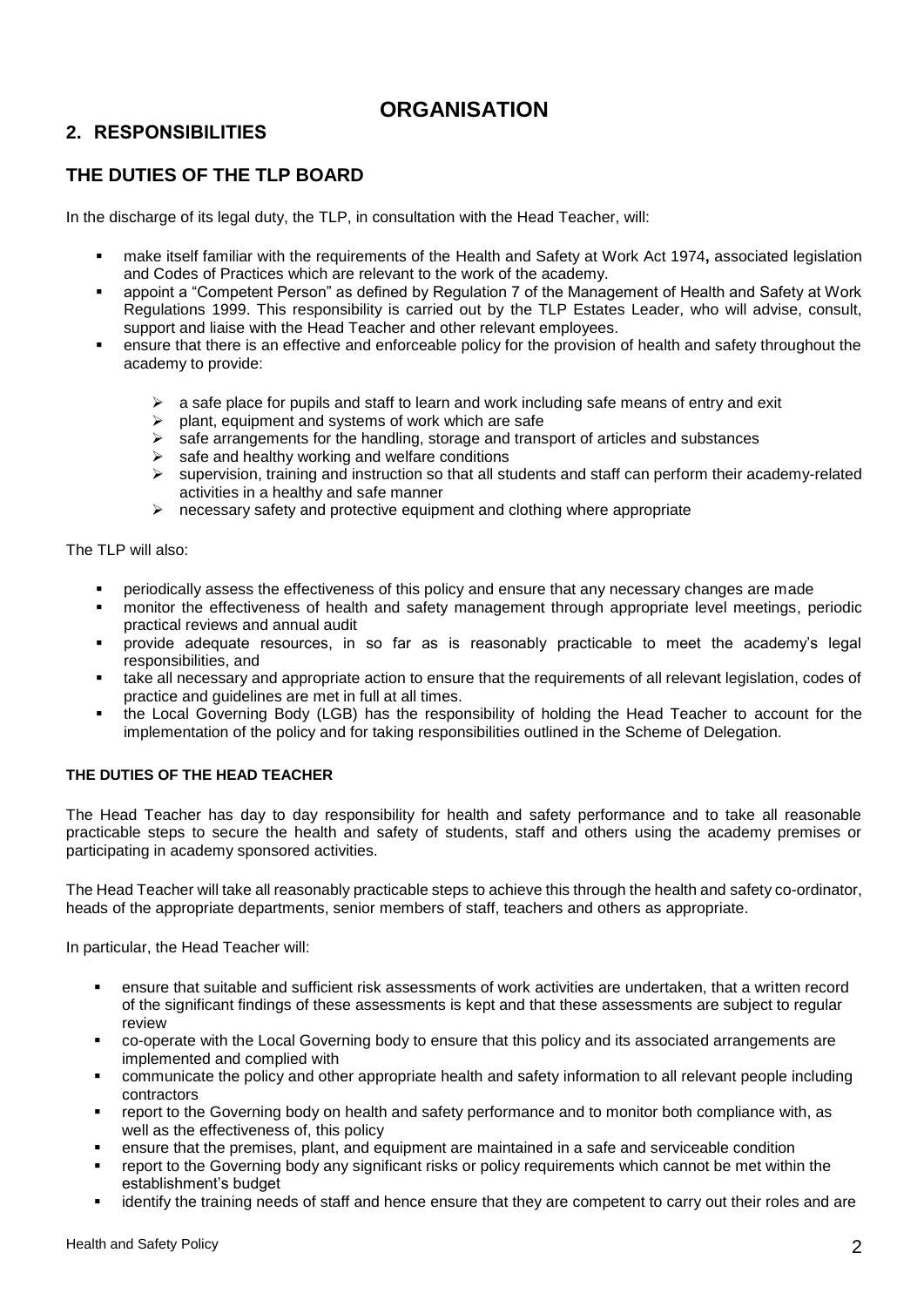provided with adequate information, instruction, and training

- ensure consultation arrangements are in place for staff and their trade union representatives where appointed
- monitor purchasing and contracting procedures to ensure health and safety is included in specifications and contract conditions
- receive reports from enforcement officers and advisory bodies and, where appropriate, take relevant actions to address issues raised
- promote a positive health and safety culture by leading by example

The Head Teacher, may delegate tasks to others and authorise others to undertake duties on their behalf, but will retain overall responsibility for the implementation and management of proper health and safety controls within the Academy on behalf of the Employing Body.

#### **THE DUTIES OF THE HEALTH AND SAFETY CO-ORDINATOR / HEAD TEACHER**

In addition to the appointment of the TLP Estates Leader to act as the Competent Person and in addition to the general duties which all members of staff have, the health and safety co-ordinator has responsibility for the day-today maintenance and development of safe working practices and conditions for students, staff, and any other person using the premises or engaged in activities sponsored by the academy.

The School Business Manager is to ensure that arrangements are in place to cover the foreseeable, significant risks to health and safety arising at the academy. To do this the School Business Manager will:

- co-ordinate and manage the risk assessment process for the academy to allow the prompt identification of potential hazards.
- co-ordinate general workplace monitoring inspections and performance monitoring processes
- keep records of all health and safety related activities
- ensure staff are adequately instructed in health, safety and welfare matters in connection with their specific work place and the academy generally
- ensure that any defects in the premises, its plant, equipment or facilities which relate to or may affect the health and safety of students, staff and others are made safe without delay
- collate accident and incident information and, when necessary, carry out accident and incident investigations
- arrange periodic reviews and safety audits on the findings of the health and safety management system
- advise the staff on situations or activities that are potentially hazardous to the health and safety of staff, students and visitors
- carry out any other devolved functions assigned by the TLP

#### **THE DUTIES OF THE SCHOOL BUSINESS MANAGER, FACILITIES MANAGER, CARETAKER CATERING MANAGER**

The Facilities Manager, Caretaker and Catering Manager have specific delegated tasks in relation to health & safety management within their areas*.* They must ensure that:

- risk assessments are undertaken for the work areas for which they are responsible and that identified control measures are implemented.
- appropriate safe working procedures are brought to the attention of all staff via appropriate instruction and training and are enforced effectively.
- they take appropriate action on health, safety and welfare issues referred to them, informing the School Business Manager or Head Teacher of any problems they are unable to resolve within the resources available to them.
- the Site Manager will carry out regular inspections of the premises with the School Business Manager and report / record these inspections discussing findings with the Head Teacher and the Local Governing Body where relevant.
- all accidents (including near misses) occurring within their area of responsibility are promptly reported and investigated.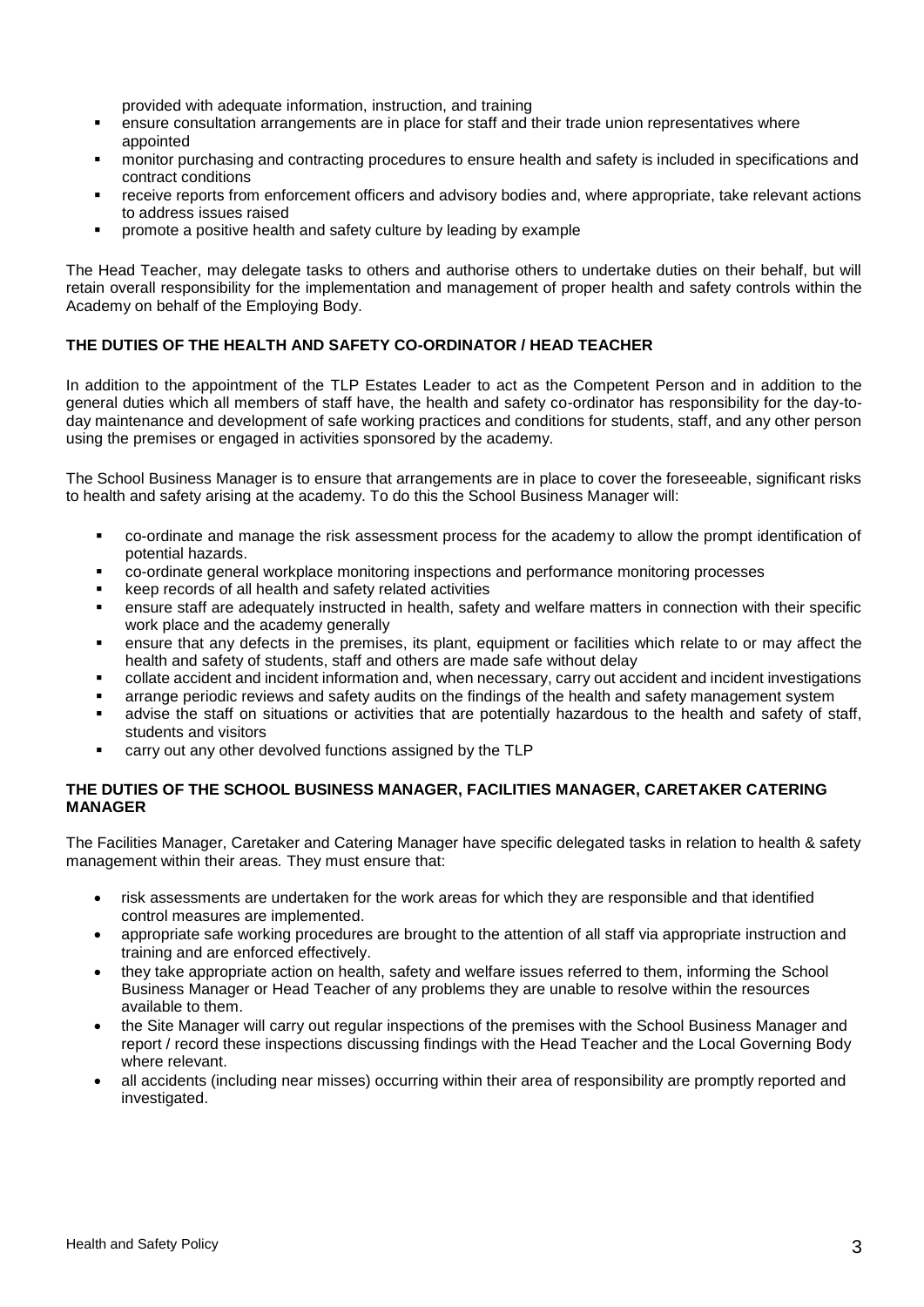#### **THE DUTIES OF TEACHERS / MEMBERS OF THE SLT TEAM**

Every school leader and teacher, so far as is reasonably practicable, is responsible at all times and in varying degrees, for the health and safety of all persons (including employees, students, visitors, volunteers, temporary staff, contractors and the general public) within their area of responsibility or control.

Each must be aware of and comply with relevant academy health, safety and wellbeing policies as well as the specific guidance applying to their specific work activities.

They must ensure that they:

- apply the academy's health and safety policy to their own area of work and be directly responsible to the Head Teacher for the application of the health and safety procedures and arrangements
- carry out regular health and safety risk assessments of the activities for which they are responsible and submit reports to the School Business Manager for Premises related matters and to the Head Teacher for curriculum or teaching related risk assessments within the specified time frame
- ensure that all staff under their management are familiar with the health and safety procedures for their area of work and act accordingly
- liaise with the Head Teacher or School Business Manager on matters of health and safety highlighted by staff, parents, visitors and pupils
- resolve health, safety and welfare problems that members of staff refer to them, and to liaise further with the Academy Head Teacher and School Business Manager on any problems to which they cannot achieve a satisfactory solution within the resources available to them
- carry out regular inspections of their areas of responsibility to ensure that equipment, furniture and activities are safe and record these inspections where required
- ensure, as far as is reasonably practicable, the provision of sufficient information, instruction, training and supervision to enable other employees and students to avoid hazards and contribute positively to their own health and safety
- ensure all accidents and incidents are recorded and investigated appropriately where applicable

#### **THE DUTIES OF CLASS TEACHERS**

Class teachers are expected to:

- exercise effective supervision of their pupils and to know the procedures in respect of fire, first aid and other emergencies, and carry them out
- follow the particular health and safety measures to be adopted in their own teaching areas as laid down in the relevant Codes of Practice e.g. CLEAPS, if issued, and to ensure that they are applied
- give clear oral and written instructions and warnings to pupils where necessary
- follow safe working procedures personally
- require the use of protective clothing and guards where necessary
- make recommendations to their Head Teacher or School Business Manager on health and safety equipment and on additions or necessary improvements to plant, tools, equipment or machinery
- integrate all relevant aspects of safety into the teaching process and, where necessary, give special lessons on health and safety in line with national Curriculum requirements for safety education
- avoid introducing personal items of equipment (electrical or mechanical) into the school without prior authorisation
- report all accidents, defects and dangerous occurrences to their Head Teacher or School Business Manager

School leaders and teachers manage the day-to-day health, safety, and well-being of people by ensuring all the activities undertaken under their control comply with the Academy's health and safety arrangements. Sensible health and safety management is not necessarily about eliminating all risks but controlling them to a level as low as reasonably practicable and maintaining that control.

#### **THE DUTIES OF THE CARETAKER**

It is the responsibility of the Facilities Manager or Caretaker to ensure that arrangements are in place to manage all aspects of the academy's sites, buildings and premises in compliance with the health and safety policy and associated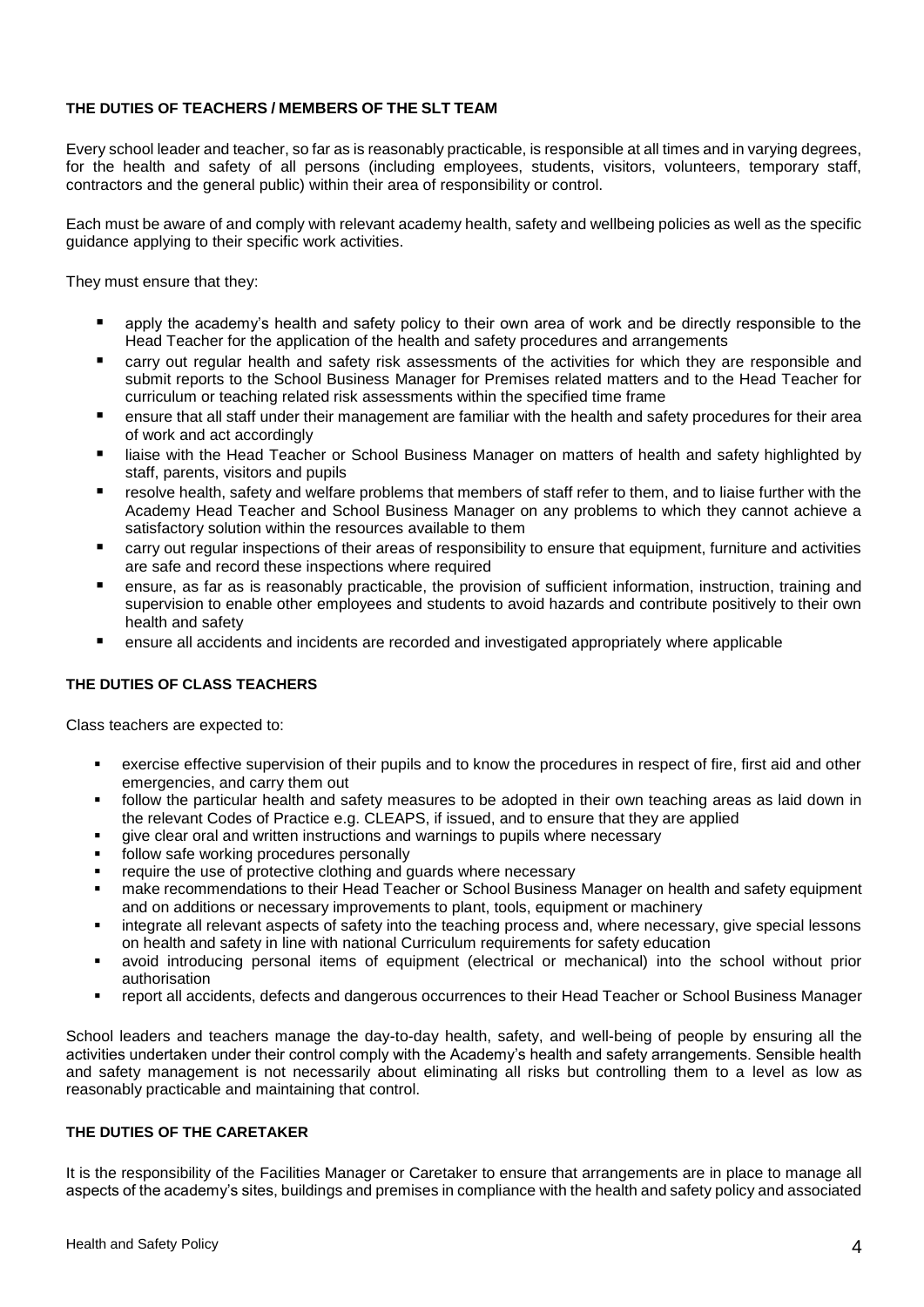guidance. In addition, the Facilities Manager or Caretakermust ensure that all relevant risk assessments are recorded and kept up to date.

#### **THE DUTIES OF ALL MEMBERS OF STAFF**

All persons employed by the academy, including official volunteers, have a duty to themselves, their colleagues, the academy, and the community they serve, to work in a safe and responsible manner.

To that end, they must assist the academy in achieving its health and safety objectives by:

- taking action to prevent work related accidents and ill health
- reporting unsafe processes, practices and equipment to supervisors or managers
- raising health and safety concerns with the Head Teacher, School Business Manager or member of SLT
- reporting all health and safety incidents however minor to supervisors or managers
- following the appropriate safety rules and procedures relating to each work activity
- using the safe systems of work, control measures, protective clothing, equipment and devices where required
- not intentionally or recklessly interfering with, or misusing anything provided in the interest of health, safety and wellbeing
- co-operating with their manager in implementing the necessary health and safety arrangements and procedures as required

By setting a good example to others, always behaving in a responsible manner and never instigating or participating in any form of reckless behaviour will ensure that a safe and enjoyable working/learning environment is maintained for the good of all users of the academy.

#### **PUPILS**

Students, in accordance with their age and aptitude, are expected to exercise personal responsibility for the health and safety of themselves and others to observe standards of behaviour and dress consistent with safety and/or hygiene and to observe all the health and safety rules of the academy and in particular, the instructions of staff given in an emergency.

They should use and not wilfully misuse, neglect or interfere with facilities or equipment provided for theirs and others health and safety.

#### **HIRERS, CONTRACTORS AND OTHERS**

When premises are used for purposes not under the direction of the Head Teacher then the person in charge of the activities for which the premises are in use will have responsibility for the safe practices undertaken.

The Academy's School Business Manager will seek to ensure that hirers, contractors and others who use the academy premises conduct themselves and carry out their operations in such a manner that all statutory and advisory safety requirements are met at all times.

When the academy premises or facilities are being used out of normal academy hours for an academy-sponsored activity then, for the purposes of this policy, the organiser of that activity, even if an employee, will be treated as a hirer and will comply with the requirements of this.

When the premises are hired to persons outside the employment of the Employing Body, it will be a condition for all hirers, contractors and others using the academy's premises or facilities to familiarise themselves with this policy, to comply with all safety directives and that they will not without the prior consent of the Academy:

- introduce equipment for use on the academy premises
- alter fixed installations
- remove fire and safety notices or equipment
- take any action that may create hazards for persons using the premises or the staff or students of the academy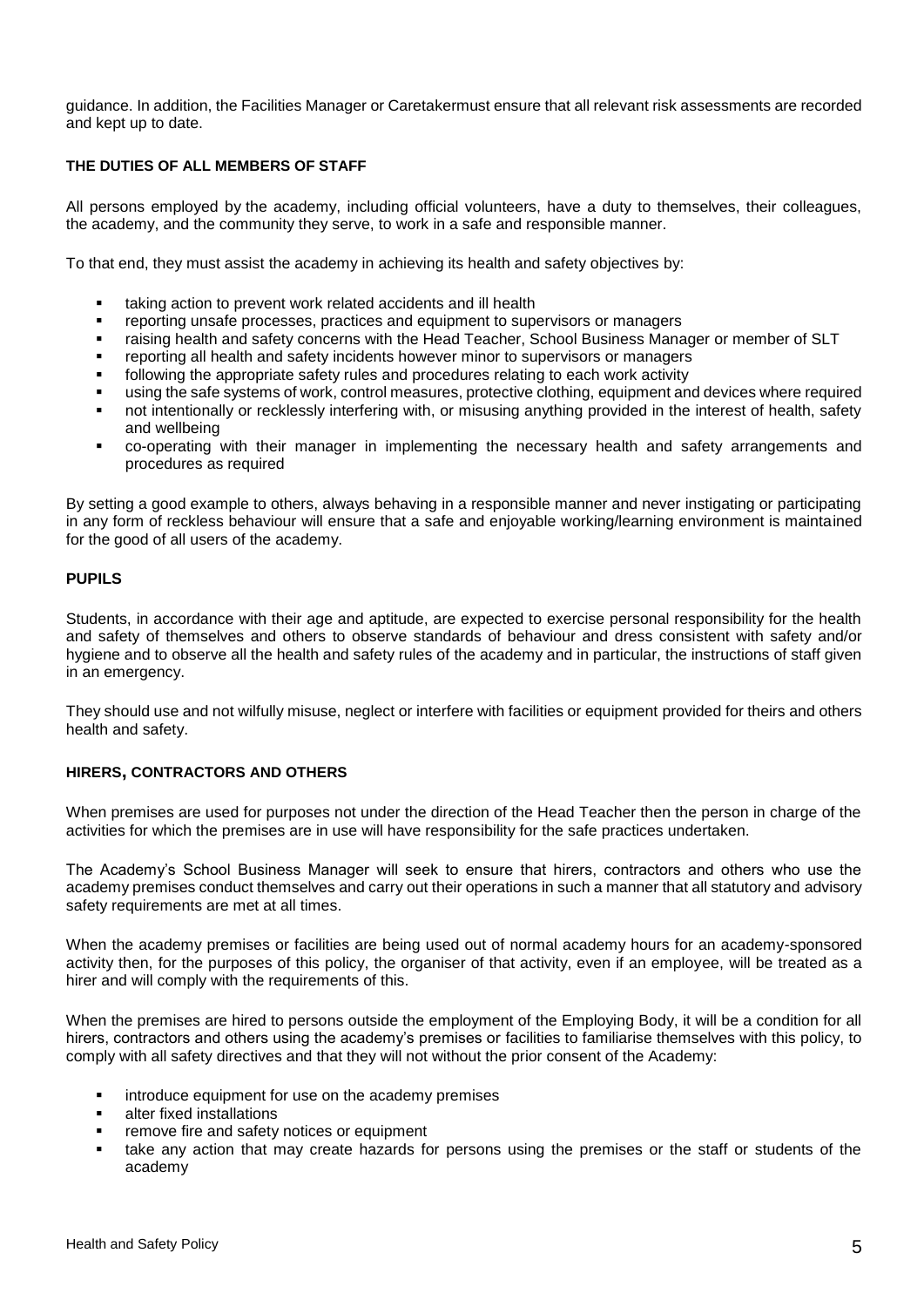All contractors who work on the academy premises are required to ensure safe working practices are followed by their own employees according to the appropriate legal requirements and must pay due regard to the safety of all persons using the premises.

In instances where the contractor creates hazardous conditions and refuses to eliminate them or to take action to make them safe the Head Teacher will take such actions as is necessary to prevent persons in their care being put at risk from injury.

# **ARRANGEMENTS**

## **3. ARRANGEMENTS FOR IMPLEMENTING THE POLICY**

#### **RISK ASSESSMENT**

The underlying process, which informs this policy, is risk assessment. Assessments of significant risks will be made in conjunction with those persons responsible for the activity/area affected and recorded in writing. It will be the responsibility of the Head Teacher, School Business Manager, Catering Manager, Facilities Manager or Caretakerand relevant line mangers and teachers to ensure that relevant risk assessments are maintained and kept up to date.

The Academy will follow the TLP guidance. In addition, the following Academy specific arrangements are in place:

The underlying process which informs safety management is risk assessment. Assessments of significant risks will be made with those persons responsible for the activity/area affected and the significant findings of these decisions will be recorded in writing. This will be achieved principally by amending and adopting the model risk assessments provided by the TLP Premises Guidance under the Parago section.

Specifically, the model risk assessments amended and adopted to identify suitable risk control measures will be as follows:

- RA018 Whole Primary Academy
- RA010 Fire
- RA007 Building & Site
- RA008 Caretaking, Cleaning & Maintenance
- RA014 Kitchen Activities
- RA025 Lone Working
- RA015 Moving & Handling
- RA021 Security
- RA013 Working at Height
- RA011 Glazing

Other Risk Assessments carried out

- Environmental Area
- COSHH
- Emergency use of AED
- Grounds Maintenance
- Platform Lift
- Vehicle Safety

Risk assessments are available for all staff to view and are held centrally on Parago. If you do not have access to Parago, please contact a member of the office staff. Wherever possible, affected staff will be included in the risk assessment process. Staff and other affected parties will be briefed in the risk assessment findings.

Risk assessment records will be reviewed annually or sooner where necessary*.* This will be identified on the TLP model risk assessments.

**Academy Partnerships**: Academy linked partners and hirers, will exchange health and safety policies and procedures with the Academy and ensure that the health and safety of all Academy staff and users will be protected to a level, which is reasonably practicable and equivalent in standard to that provided by the Academy. Partners will be required to provide Academy staff and others, who might be directly affected, with sufficient guidance and advice on any risks or procedures that will be new or unusual in comparison with the Academy's routine activities.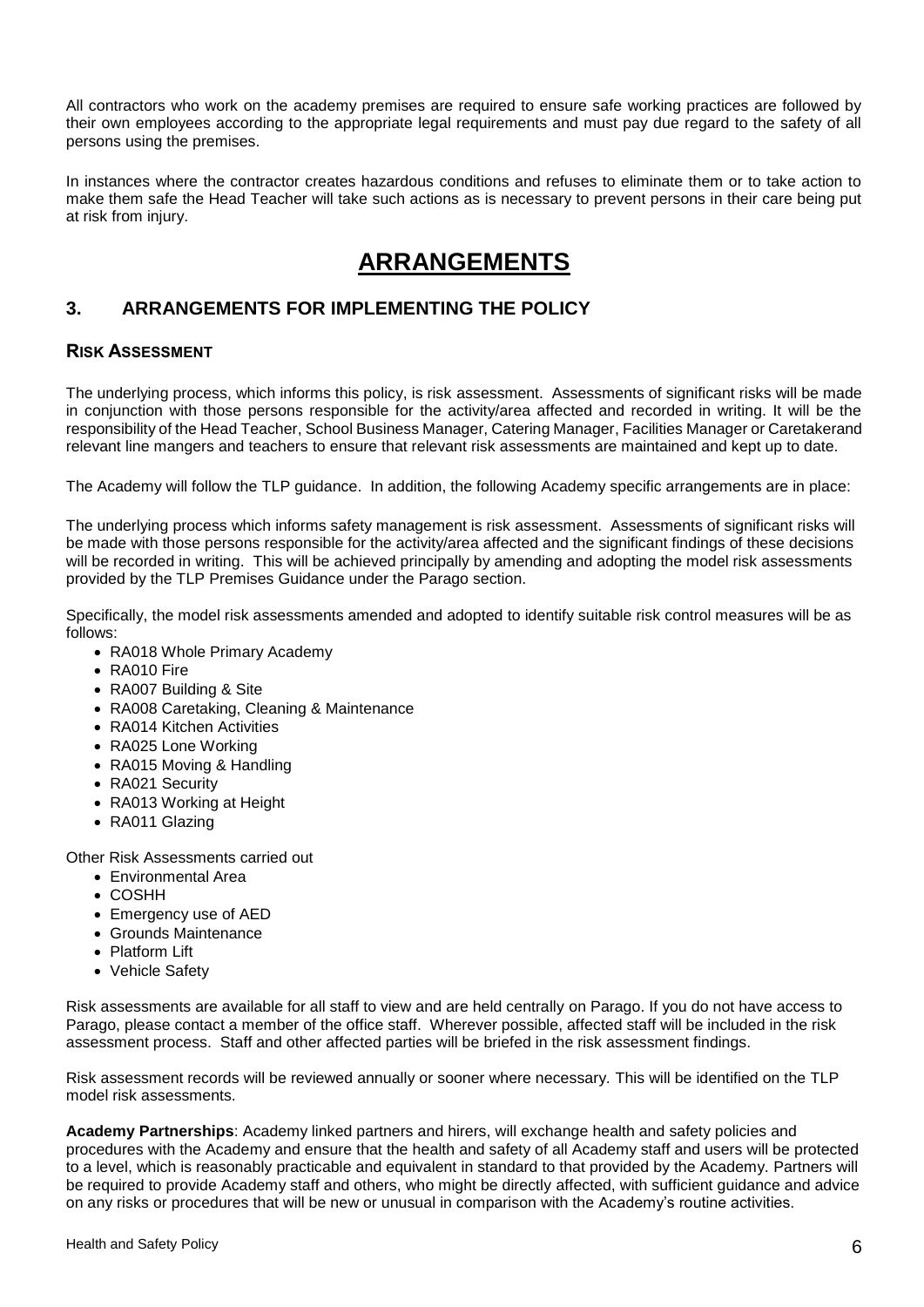**Accident/Incident Reporting:** every injury must be reported and recorded in-line with the identified procedures. Any injury that needs medical attention or involves time off work must be investigated by the person in charge of the area or activity that the incident occurred.

All employee accidents must be reported to the Head Teacher who will in turn report numbers of accidents or the details of serious accidents to the Governing Body. This will be achieved by entering accident details onto the Parago Incident Management section.

Accidents to pupils and other non-employees should be recorded in the accident book. Those accidents to students and members of the public which are work related, in that they have arisen out of a material defect or organisational failure, must also be reported to the Head Teacher and then to the Local Governing Body by entering accident details onto the Parago Incident Management reporting system.

Parents / carers will be notified immediately of all major injuries.

The Head Teacher will investigate accidents and take remedial steps to avoid similar instances recurring.

All accidents which fall within the scope of the Reporting of Diseases Injuries and Dangerous Occurrence Regulations 2013 will be reported to the HSE via the Parago Incident Management reporting system. This will be undertaken by the Head Teacher with the support of the TLP Estates Leader.

**Asbestos:** The arrangements for the management of asbestos on the site are detailed in the Asbestos Management Plan (AMP). This is located in Reception.

The Asbestos Register is also held in the School Business Manager's office and will be made available to all staff and contractors prior to any work commencing on the fabric of the building or fixed equipment containing asbestos. No work can commence until permission to work has been given by the authorising manager named in the AMP.

The authorising manager shall ensure:

- The AMP is reviewed annually and that any changes are approved by the Governing Board
- o That the Asbestos Register is consulted at the earliest possible opportunity in the planning process and that any relevant work on the fabric of the building or fixed equipment is approved via the completion of the ASB1 form
- $\circ$  A visual inspection of those asbestos containing materials remaining on site is conducted and recorded on the ASB2 form according to the frequencies identified in the AMP.
- o All changes to asbestos containing materials on site, whether due to removal works or accidental damage, will be recorded in the Register.
- o All parties will ensure that any damage to materials known or suspected to contain asbestos should be reported to the School Business Manager at the earliest opportunity.

**Buildings/Premises:** we will ensure that our Academy is kept in a condition which is safe for staff, students and others who may be present, in accordance with statutory requirements, including statutory inspection and maintenance of workplace plant and equipment.

**Consultation:** Members of staff with concerns should normally raise them with their Line Manager. Staff should feel free to contact the appropriate trade union appointed safety representative. The Academy welcomes the support of trade unions in health and safety matters and will continue to work and consult with safety representatives appointed by trade unions in the implementation of sensible health and safety practices. The current Safety Representative is Georgie Gratton who was appointed by teachers at a staff meeting.

**Contractors:** contractors carrying out work for the Academy will be vetted for their health and safety performance. They will be required to act in accordance with this policy and the Academy's specified local arrangements. Contractors will be required to assess the risks to anyone who might be affected as a result of the performance of the contract. In particular, they will be required to make appropriate arrangements with the Head Teacher to ensure that the Academy's Employing Body and users are sufficiently and suitably informed and consulted on issues relevant to risk control.

**COSHH:** the Academy recognises its fundamental duty to provide safe systems of work, and a safe and healthy working environment. This is particularly important when staff are using substances and chemicals, some of which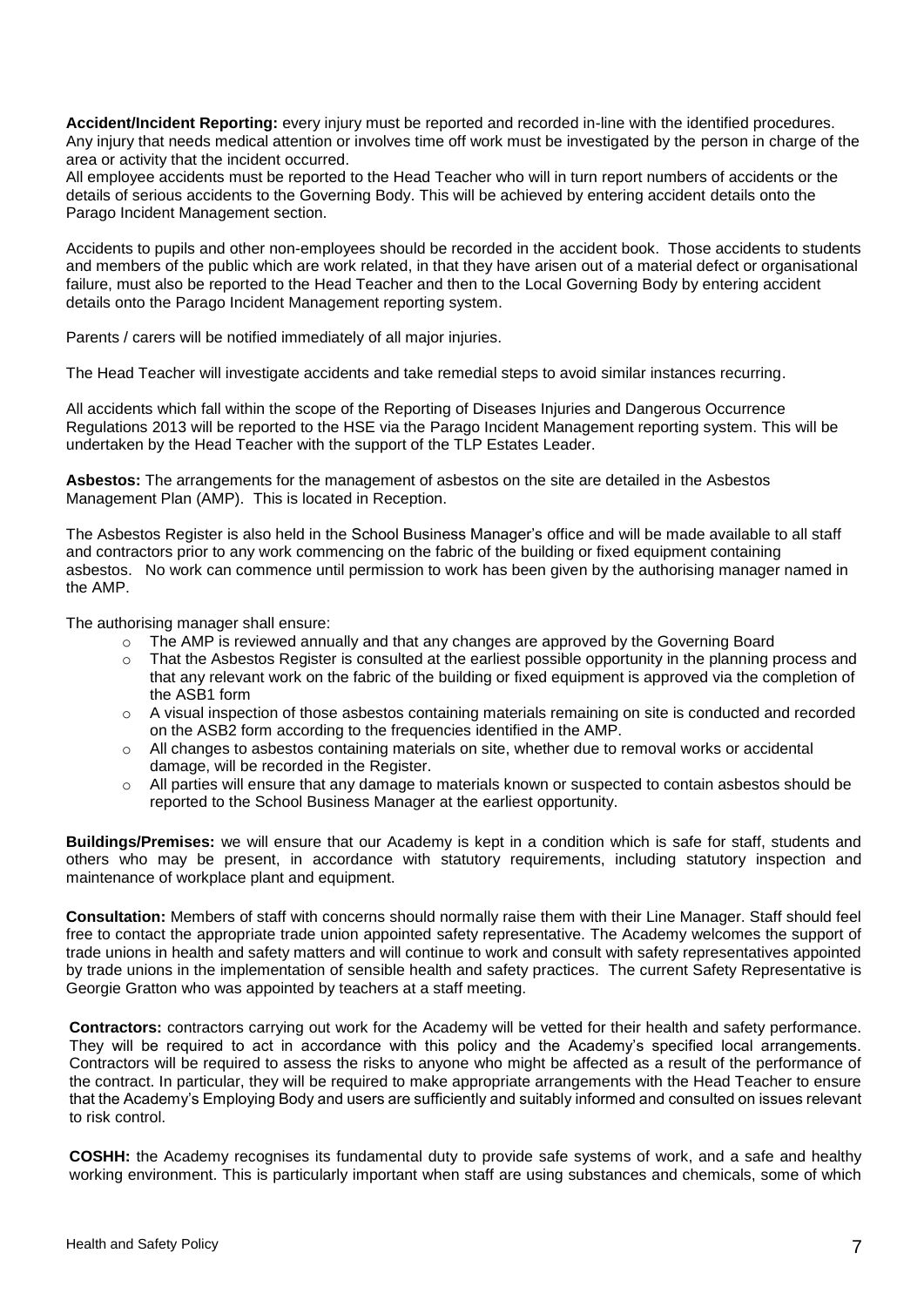may be hazardous. We aim to reduce the risk of using hazardous substances by carrying out COSHH risk assessments and then establishing appropriate control measures.

Where it is consistent with the effective performance of the task in hand, every attempt will be made to choose the least harmful chemical possible.

The Facilities Manager or Caretaker shall ensure that:

- $\circ$  an inventory of all hazardous substances used within their area of responsibility is compiled and kept up to date
- o Material Safety Data Sheets (MSDS) are obtained from the relevant supplier for all such materials
- o risk assessments are conducted by the Facilities Manager or Caretaker to identify the safe working method and appropriate emergency procedures
- $\circ$  all chemicals are appropriately and securely stored out of the reach of children
- o all chemicals are kept in their original packaging and never decanted into unmarked containers.

**Curriculum Safety:** all programmes of study require that children should be taught about how to identify and reduce risks in the way that they work and a balance must be achieved between independent learning and the supervision necessary to ensure safety. Staff will ensure that they are familiar with all risks that might arise from the tools, equipment, materials and processes they plan for children to use. Where a new risk is identified or a potential hazard such as a new piece of equipment or visiting animal etc. then a curriculum risk assessment form must be filled in prior to use or visit. This is available from the School Office.

**Fire Safety:** the arrangements for fire prevention and dealing with an emergency are contained within the Academy's Emergency Plan document. This plan will indicate the actions to be taken in the event of a major incident so that everything possible is done to save life, prevent injury and minimise loss.

**First Aid:** the Academy is committed to providing sufficient numbers of first-aid personnel to deal with accidents and injuries. It will provide information and training on first aid to staff to ensure that statutory requirements and the needs of the Academy are met.

**Inspection and Monitoring:** the Head Teacher/School Business Manager will put in place the necessary arrangements for procedures to be examined and workplaces to be inspected to ensure that workplace precautions remain suitable and sufficient. The central component of this process is the undertaking and reviewing of periodic risk assessment and safety review document(s) for the Academy. Feedback from this process is to be referred to the Academy Governing Body.

**Legionella:** we will take all necessary steps to avoid the possibility of infection by carefully controlling water supplies and associated infrastructure. The arrangements in place will be in accordance with statutory guidance and advice.

**Lettings/shared use of premises:** the Employing Body will ensure that the hirer/tenant has public liability insurance and will share with the hirer/tenant all relevant Academy health and safety information. The hirer/tenant will be required to provide a copy of their risk assessment where their activities present a significant hazard either to the building itself or to the safety or health of the occupants within it.

**Medication Arrangements:** there is no legal duty requiring the Academy to administer medicines. However, the Academy recognises that children with medical needs have the same rights of admission to the Academy and therefore the Academy has produced detailed arrangements for managing this.

**Moving and Handling:** any activities that involve significant manual handling tasks should be risk assessed and, where appropriate, training provided for staff. (see risk assessment)

**Offsite Visits:** suitable and sufficient arrangements are in place in respect to any visits off the Academy premises. Sam Piper is the Educational Visits Co-ordinator for the Academy.

**Personal Safety:** certain personal safety issues may arise, such as lone working, work affecting new and expectant mothers, young people and volunteers. We will seek to ensure that such issues are appropriately risk assessed, controlled, supervised and managed. (see relevant personnel policies and risk assessment)